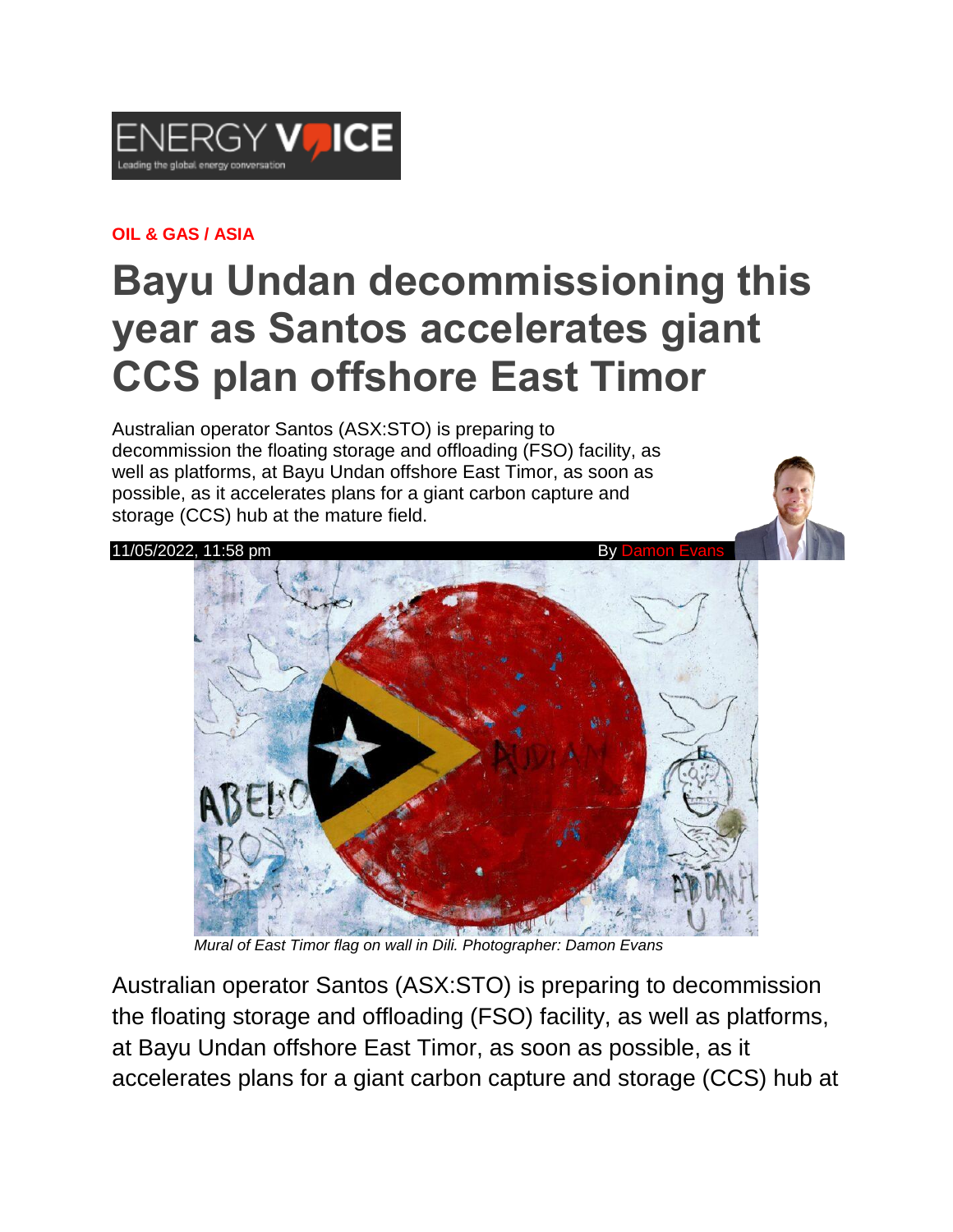## the mature field.

The FSO, which is due to be disconnected by December latest, could be decontaminated offshore or it might be moved to East Timor, also known as Timor Leste, for treatment. After decontamination the vessel will most likely be shipped to Turkey for decommissioning, industry sources told Energy Voice.

Santos is keen to pull forward decommissioning activities as "there is a lot of money at stake" to get the production equipment removed "as soon as possible" with plans to transform Bayu Undan into a giant CCS facility, an industry source close to the project told Energy Voice.

The whole infrastructure needs to be dismantled, including the subsea pipelines, added the source. The Bayu-Undan offshore facilities consist of a floating storage and offloading facility (FSO) and three fixed platforms, a remote wellhead platform (WPI), a compression, utilities, and quarters platform (CUQ) and a drilling, production, and processing platform (DPP).

Gas-liquids production from the Bayu-Undan field in the Timor Sea will likely cease towards the end of this year, operator Santos reported in its latest operational review in April. The continued decline is in line with expectations, said Santos.

Santos is looking at methods of cleaning the Bayu Undan facilities offshore as a base case with an option to bring the FSO into Tibar port in East Timor for further clean up in preparation of going to Europe for final decommissioning, said a Dili-based source.

"Santos has always identified that handling of any waste in Timor Leste would have to be done in accordance with Australian / international standards. Currently, there are no facilities to handle all the waste types in Timor Leste, however this is being looked at as part of the decommissioning work scope," added the source.

Local content in East Timor will also be a focus, added a separate industry source.

Bayu-Undan is located 500km offshore Darwin, Australia, in the Timor Sea, and is 250km south of East Timor in waters 80 metres deep.

Santos has proposed to use the Bayu Undan reservoir for capturing and storing carbon dioxide (CO2) from a new field it is developing off northwestern Australia, the \$3.6 billion Barossa project, where the gas has a very high CO2 content compared to other projects in the region. Gas from Barossa will be processed at the Darwin liquefied natural gas (LNG) terminal in northern Australia for export to countries, such as Japan and South Korea, which are demanding cleaner gas to meet their net-zero aspirations.